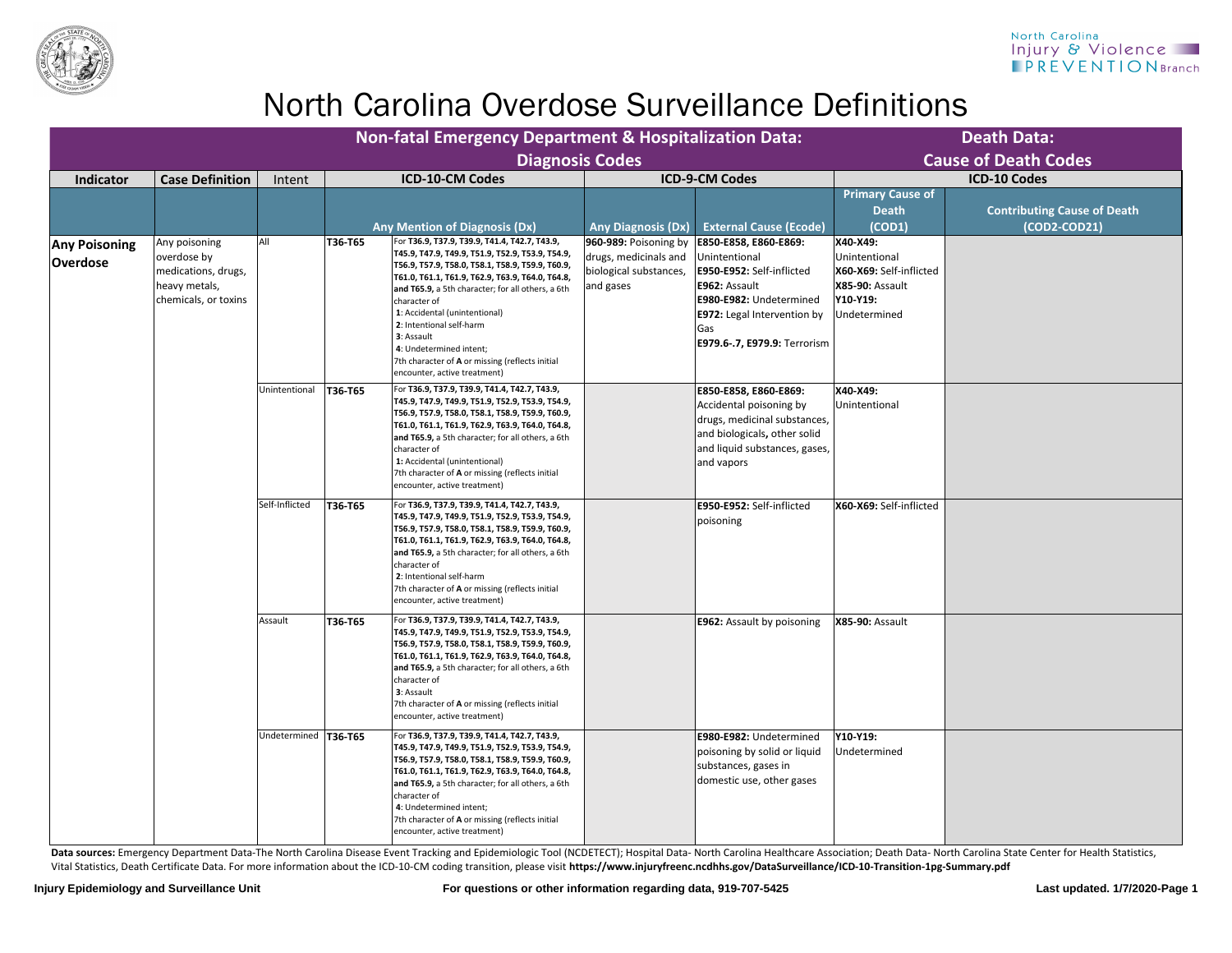

Data sources: Emergency Department Data-The North Carolina Disease Event Tracking and Epidemiologic Tool (NCDETECT); Hospital Data- North Carolina Healthcare Association; Death Data- North Carolina State Center for Health Vital Statistics, Death Certificate Data. For more information about the ICD-10-CM coding transition, please visit **https://www.injuryfreenc.ncdhhs.gov/DataSurveillance/ICD-10-Transition-1pg-Summary.pdf**

|                                               |                                                                       |                        |                | <b>Death Data:</b><br><b>Cause of Death Codes</b>                                                                                                                                                                                                                                                                                       |                                                                               |                                                                                                                              |                                                                                                  |                                                    |
|-----------------------------------------------|-----------------------------------------------------------------------|------------------------|----------------|-----------------------------------------------------------------------------------------------------------------------------------------------------------------------------------------------------------------------------------------------------------------------------------------------------------------------------------------|-------------------------------------------------------------------------------|------------------------------------------------------------------------------------------------------------------------------|--------------------------------------------------------------------------------------------------|----------------------------------------------------|
| <b>Indicator</b>                              | <b>Case Definition</b>                                                | Intent                 |                | Diagnosis Codes<br><b>ICD-10-CM Codes</b>                                                                                                                                                                                                                                                                                               |                                                                               | <b>ICD-9-CM Codes</b>                                                                                                        |                                                                                                  | <b>ICD-10 Codes</b>                                |
|                                               |                                                                       |                        |                | <b>Any Mention of Diagnosis (Dx)</b>                                                                                                                                                                                                                                                                                                    | <b>Any Diagnosis (Dx)</b>                                                     | <b>External Cause (Ecode)</b>                                                                                                | <b>Primary Cause of</b><br><b>Death</b><br>(COD1)                                                | <b>Contributing Cause of Death</b><br>(COD2-COD21) |
| <b>Medication and</b><br><b>Drug Overdose</b> | Any overdose by<br>medications, drugs,<br>or biological<br>substances | All                    | <b>T36-T50</b> | For T36.9, T37.9, T39.9, T41.4, T42.7, T43.9,<br><b>T45.9, T47.9, and T49.9, a 5th character; for</b><br>all others, a 6th character of<br>1: Accidental (unintentional)<br>2: Intentional self-harm<br>3: Assault<br>4: Undetermined intent;<br>7th character of <b>A</b> or missing (reflects initial<br>encounter, active treatment) | 960-979: Poisoning by<br>drugs and medicinal,<br>and biological<br>substances | <b>E850-E858: Unintentional</b><br>E950.0-E950.5: Self-inflicted<br><b>E962.0: Assault</b><br>E980.0-E980.5:<br>Undetermined | X40-X44:<br>Unintentional<br>X60-X64: Self-inflicted<br>X85: Assault<br>Y10-Y14:<br>Undetermined |                                                    |
|                                               |                                                                       | Unintentional          | <b>T36-T50</b> | For T36.9, T37.9, T39.9, T41.4, T42.7, T43.9,<br><b>T45.9, T47.9, and T49.9, a 5th character; for</b><br>all others, a 6th character of<br>1: Accidental (unintentional)<br>7th character of A or missing (reflects initial<br>encounter, active treatment)                                                                             |                                                                               | <b>E850-E858: Accidental</b><br>poisoning by drugs,<br>medicinal substances, and<br>biologicals                              | X40-X44:<br>Unintentional                                                                        |                                                    |
|                                               |                                                                       | Self-Inflicted         | <b>T36-T50</b> | For T36.9, T37.9, T39.9, T41.4, T42.7, T43.9,<br><b>T45.9, T47.9, and T49.9, a 5th character; for</b><br>all others, a 6th character of<br>2: Intentional self-harm<br>7th character of <b>A</b> or missing (reflects initial<br>encounter, active treatment)                                                                           |                                                                               | E950.0-E950.5: Self-inflicted  X60-X64: Self-inflicted<br>poisoning by solid or liquid<br>substance                          |                                                                                                  |                                                    |
|                                               |                                                                       | Assault                | T36-T50        | For T36.9, T37.9, T39.9, T41.4, T42.7, T43.9,<br><b>T45.9, T47.9, and T49.9, a 5th character; for</b><br>all others, a 6th character of<br>3: Assault<br>7th character of <b>A</b> or missing (reflects initial<br>encounter, active treatment)                                                                                         |                                                                               | <b>E962.0:</b> Assault by poisoning <b>X85:</b> Assault<br>by drugs and medicinal<br>substances                              |                                                                                                  |                                                    |
|                                               |                                                                       | Undetermined   T36-T50 |                | For T36.9, T37.9, T39.9, T41.4, T42.7, T43.9,<br><b>T45.9, T47.9, and T49.9, a 5th character; for</b><br>all others, a 6th character of<br>4: Undetermined intent<br>7th character of A or missing (reflects initial<br>encounter, active treatment)                                                                                    |                                                                               | E980.0-E980.5:<br>Undetermined poisoning by<br>solid or liquid substances                                                    | <b>Y10-Y14:</b><br>Undetermined                                                                  |                                                    |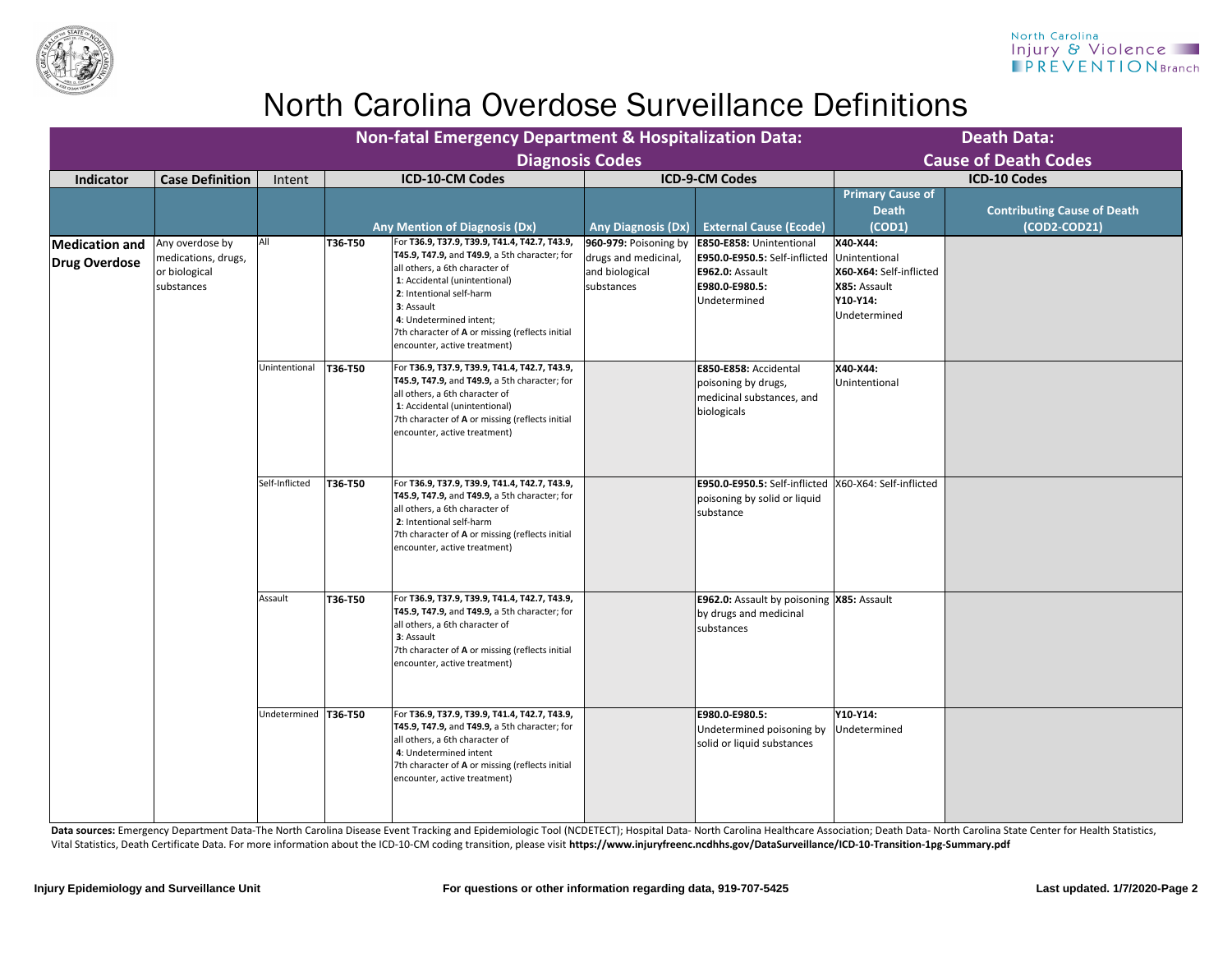

Data sources: Emergency Department Data-The North Carolina Disease Event Tracking and Epidemiologic Tool (NCDETECT); Hospital Data- North Carolina Healthcare Association; Death Data- North Carolina State Center for Health Vital Statistics, Death Certificate Data. For more information about the ICD-10-CM coding transition, please visit **https://www.injuryfreenc.ncdhhs.gov/DataSurveillance/ICD-10-Transition-1pg-Summary.pdf**

|                  |                                                                                                                                                                              |                | <b>Non-fatal Emergency Department &amp; Hospitalization Data:</b> |                                                                                                                                                                                                                            | <b>Death Data:</b><br><b>Cause of Death Codes</b>       |                                                                                                                          |                                                                                  |                                                                                                                                                                                                                                                                                                       |
|------------------|------------------------------------------------------------------------------------------------------------------------------------------------------------------------------|----------------|-------------------------------------------------------------------|----------------------------------------------------------------------------------------------------------------------------------------------------------------------------------------------------------------------------|---------------------------------------------------------|--------------------------------------------------------------------------------------------------------------------------|----------------------------------------------------------------------------------|-------------------------------------------------------------------------------------------------------------------------------------------------------------------------------------------------------------------------------------------------------------------------------------------------------|
| <b>Indicator</b> | <b>Case Definition</b>                                                                                                                                                       | Intent         |                                                                   | <b>Diagnosis Codes</b><br><b>ICD-10-CM Codes</b>                                                                                                                                                                           |                                                         | <b>ICD-9-CM Codes</b>                                                                                                    |                                                                                  | <b>ICD-10 Codes</b>                                                                                                                                                                                                                                                                                   |
|                  |                                                                                                                                                                              |                |                                                                   | <b>Any Mention of Diagnosis (Dx)</b>                                                                                                                                                                                       | <b>Any Diagnosis (Dx)</b>                               | <b>External Cause (Ecode)</b>                                                                                            | <b>Primary Cause of</b><br><b>Death</b><br>(COD1)                                | <b>Contributing Cause of Death</b><br>(COD2-COD21)                                                                                                                                                                                                                                                    |
| Opioid Overdose  | Broadest category of  All<br>opioid overdose;<br>includes opium,<br>prescription opioids,<br>heroin, other<br>synthetic narcotics,<br>and other and<br>unspecified narcotics |                | T40.0-T40.4,<br>T40.6                                             | A 6th character of<br>1: Accidental (unintentional)<br>2: Intentional self-harm<br><b>3</b> : Assault<br>4: Undetermined intent;<br>7th character of <b>A</b> or missing (reflects<br>initial encounter, active treatment) | 965.0: Poisoning by<br>opiates and related<br>narcotics | E850.0-E850.2:<br>Unintentional poisoning by<br>heroin, methadone, other<br>opiates and related narcotics   X85: Assault | X40-X44:<br>Unintentional<br>X60-X64: Self-inflicted<br>Y10-Y14:<br>Undetermined | T40.0: Poisoning by opium<br><b>T40.1: Poisoning by heroin</b><br><b>T40.2: Poisoning by other opioids</b><br><b>T40.3: Poisoning by methadone</b><br><b>T40.4:</b> Poisoning by other synthetic narcotics<br><b>T40.6:</b> Poisoning by other and unspecified<br>narcotics                           |
|                  |                                                                                                                                                                              | Unintentional  | T40.0-T40.4,<br>T40.6                                             | A 6th character of<br>1: Accidental (unintentional)<br>7th character of A or missing (reflects<br>initial encounter, active treatment)                                                                                     |                                                         | E850.0-E850.2:<br>Unintentional poisoning by<br>heroin, methadone, other<br>opiates and related narcotics                | X40-X44:<br>Unintentional                                                        | T40.0: Poisoning by opium<br><b>T40.1: Poisoning by heroin</b><br>T40.2: Poisoning by other opioids<br><b>T40.3: Poisoning by methadone</b><br><b>T40.4:</b> Poisoning by other synthetic narcotics<br><b>T40.6:</b> Poisoning by other and unspecified<br><b>narcotics</b>                           |
|                  |                                                                                                                                                                              | Self-Inflicted | T40.0-T40.4,<br>T40.6                                             | A 6th character of<br>2: Intentional self-harm<br>7th character of A or missing (reflects<br>initial encounter, active treatment)                                                                                          |                                                         |                                                                                                                          |                                                                                  | X60-X64: Self-inflicted   T40.0: Poisoning by opium<br><b>T40.1: Poisoning by heroin</b><br><b>T40.2: Poisoning by other opioids</b><br><b>T40.3: Poisoning by methadone</b><br><b>T40.4:</b> Poisoning by other synthetic narcotics<br><b>T40.6:</b> Poisoning by other and unspecified<br>narcotics |
|                  |                                                                                                                                                                              | Assault        | T40.0-T40.4,<br>T40.6                                             | A 6th character of<br><b>3</b> : Assault<br>7th character of <b>A</b> or missing (reflects<br>initial encounter, active treatment)                                                                                         |                                                         |                                                                                                                          | X85: Assault                                                                     | T40.0: Poisoning by opium<br><b>T40.1: Poisoning by heroin</b><br><b>T40.2: Poisoning by other opioids</b><br><b>T40.3: Poisoning by methadone</b><br><b>T40.4:</b> Poisoning by other synthetic narcotics<br><b>T40.6:</b> Poisoning by other and unspecified<br>narcotics                           |
|                  |                                                                                                                                                                              |                | Undetermined   T40.0-T40.4,<br>T40.6                              | A 6th character of<br>4: Undetermined intent;<br>7th character of A or missing (reflects<br>initial encounter, active treatment)                                                                                           |                                                         |                                                                                                                          | Y10-Y14:<br>Undetermined                                                         | T40.0: Poisoning by opium<br><b>T40.1: Poisoning by heroin</b><br><b>T40.2: Poisoning by other opioids</b><br><b>T40.3: Poisoning by methadone</b><br><b>T40.4:</b> Poisoning by other synthetic narcotics<br><b>T40.6:</b> Poisoning by other and unspecified<br>narcotics                           |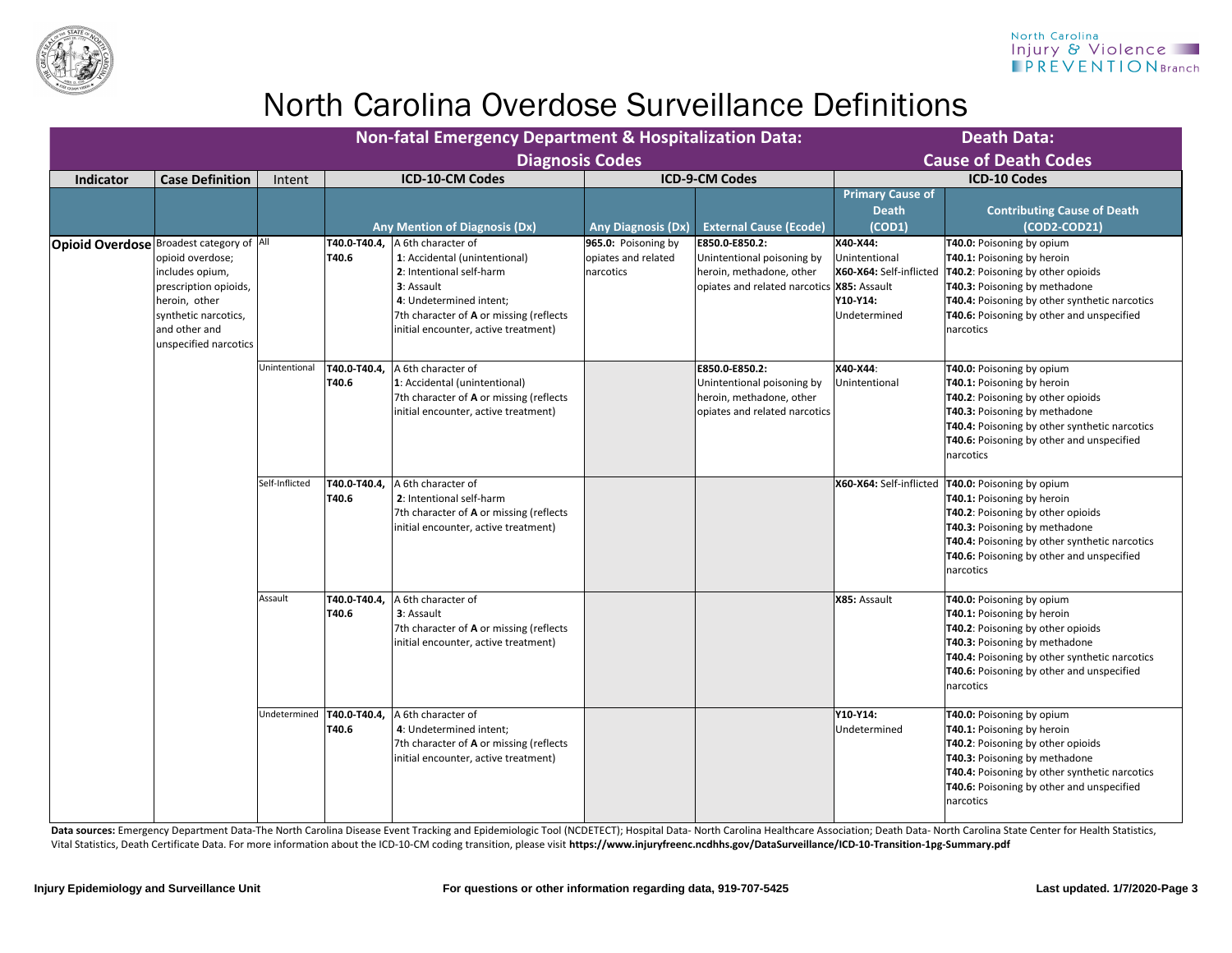

Data sources: Emergency Department Data-The North Carolina Disease Event Tracking and Epidemiologic Tool (NCDETECT); Hospital Data- North Carolina Healthcare Association; Death Data- North Carolina State Center for Health Vital Statistics, Death Certificate Data. For more information about the ICD-10-CM coding transition, please visit **https://www.injuryfreenc.ncdhhs.gov/DataSurveillance/ICD-10-Transition-1pg-Summary.pdf**

|                                                      |                                                                                             |                            | <b>Non-fatal Emergency Department &amp; Hospitalization Data:</b> |                                                                                                                                                                                                             | <b>Death Data:</b>                                                                                  |                                                                                                                      |                                                                                  |                                                                                                     |
|------------------------------------------------------|---------------------------------------------------------------------------------------------|----------------------------|-------------------------------------------------------------------|-------------------------------------------------------------------------------------------------------------------------------------------------------------------------------------------------------------|-----------------------------------------------------------------------------------------------------|----------------------------------------------------------------------------------------------------------------------|----------------------------------------------------------------------------------|-----------------------------------------------------------------------------------------------------|
|                                                      |                                                                                             |                            |                                                                   | <b>Diagnosis Codes</b>                                                                                                                                                                                      |                                                                                                     |                                                                                                                      |                                                                                  | <b>Cause of Death Codes</b>                                                                         |
| <b>Indicator</b>                                     | <b>Case Definition</b>                                                                      | Intent                     |                                                                   | <b>ICD-10-CM Codes</b>                                                                                                                                                                                      |                                                                                                     | <b>ICD-9-CM Codes</b>                                                                                                |                                                                                  | <b>ICD-10 Codes</b>                                                                                 |
|                                                      |                                                                                             |                            |                                                                   | <b>Any Mention of Diagnosis (Dx)</b>                                                                                                                                                                        | <b>Any Diagnosis (Dx)</b>                                                                           | <b>External Cause (Ecode)</b>                                                                                        | <b>Primary Cause of</b><br><b>Death</b><br>(COD1)                                | <b>Contributing Cause of Death</b><br>(COD2-COD21)                                                  |
| <b>Commonly</b><br>Prescribed<br>Opioid<br>Poisoning | Prescription opioid<br>overdose; includes<br>methadone and<br>other prescription<br>opioids | All                        | T40.2-T40.3                                                       | A 6th character of<br>1: Accidental (unintentional)<br>2: Intentional self-harm<br>3: Assault<br>4: Undetermined intent;<br>7th character of A or missing (reflects<br>initial encounter, active treatment) | 965.02: Poisoning by<br>methadone<br>965.09: Poisoning by<br>other opiates and<br>related narcotics | E850.1-E850.2:<br>Unintentional poisoning by<br>methadone, and other<br>opiates and related narcotics   X85: Assault | X40-X44:<br>Unintentional<br>X60-X64: Self-inflicted<br>Y10-Y14:<br>Undetermined | T40.2: Poisoning by other opioids<br><b>T40.3: Poisoning by methadone</b>                           |
|                                                      |                                                                                             | Unintentional              | T40.2-T40.3                                                       | A 6th character of<br>1: Accidental (unintentional)<br>7th character of A or missing (reflects<br>initial encounter, active treatment)                                                                      |                                                                                                     | E850.1-E850.2:<br>Unintentional poisoning by<br>methadone, and other<br> opiates and related narcotics               | X40-X44:<br>Unintentional                                                        | T40.2: Poisoning by other opioids<br><b>T40.3: Poisoning by methadone</b>                           |
|                                                      |                                                                                             | Self-Inflicted             | T40.2-T40.3                                                       | A 6th character of<br>2: Intentional self-harm<br>7th character of A or missing (reflects<br>initial encounter, active treatment)                                                                           |                                                                                                     |                                                                                                                      |                                                                                  | X60-X64: Self-inflicted   T40.2: Poisoning by other opioids<br><b>T40.3: Poisoning by methadone</b> |
|                                                      |                                                                                             | Assault                    | T40.2-T40.3                                                       | A 6th character of<br>3: Assault<br>7th character of A or missing (reflects<br>initial encounter, active treatment)                                                                                         |                                                                                                     |                                                                                                                      | X85: Assault                                                                     | T40.2: Poisoning by other opioids<br>T40.3: Poisoning by methadone                                  |
|                                                      |                                                                                             | Undetermined   T40.2-T40.3 |                                                                   | A 6th character of<br>4: Undetermined intent;<br>7th character of <b>A</b> or missing (reflects<br>initial encounter, active treatment)                                                                     |                                                                                                     |                                                                                                                      | <b>Y10-Y14:</b><br>Undetermined                                                  | T40.2: Poisoning by other opioids<br><b>T40.3: Poisoning by methadone</b>                           |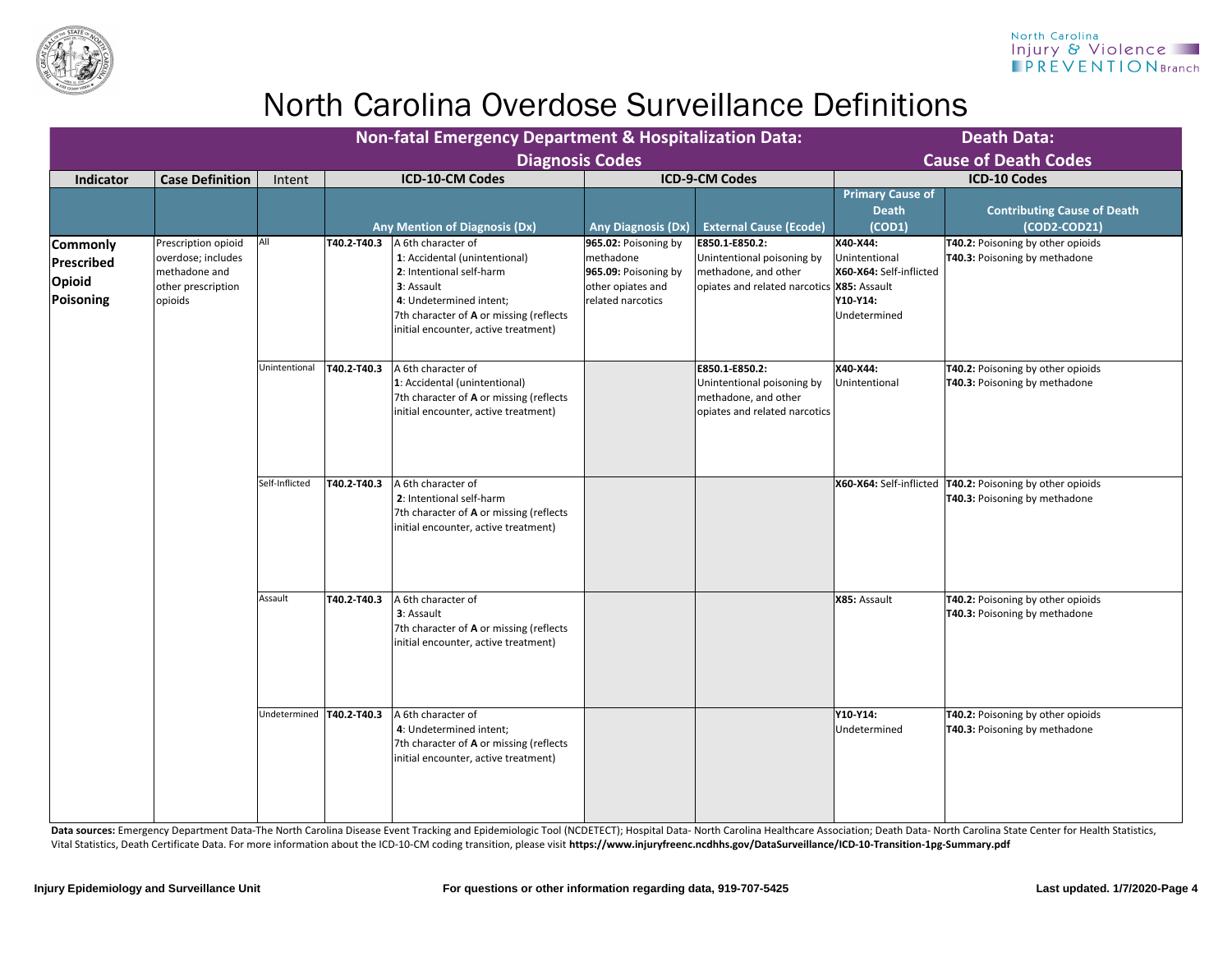|                   |                        |                      | <b>Non-fatal Emergency Department &amp; Hospitalization Data:</b> |                                                                                                                                                                                                             | <b>Death Data:</b>                |                                                        |                                                                                                  |                                                                           |
|-------------------|------------------------|----------------------|-------------------------------------------------------------------|-------------------------------------------------------------------------------------------------------------------------------------------------------------------------------------------------------------|-----------------------------------|--------------------------------------------------------|--------------------------------------------------------------------------------------------------|---------------------------------------------------------------------------|
|                   |                        |                      |                                                                   |                                                                                                                                                                                                             | <b>Diagnosis Codes</b>            |                                                        |                                                                                                  | <b>Cause of Death Codes</b>                                               |
| Indicator         | <b>Case Definition</b> | Intent               |                                                                   | <b>ICD-10-CM Codes</b><br><b>Any Mention of Diagnosis (Dx)</b>                                                                                                                                              | <b>Any Diagnosis (Dx)</b>         | <b>ICD-9-CM Codes</b><br><b>External Cause (Ecode)</b> | <b>Primary Cause of</b><br><b>Death</b><br>(COD1)                                                | <b>ICD-10 Codes</b><br><b>Contributing Cause of Death</b><br>(COD2-COD21) |
| thadone<br>erdose | Methadone overdose All |                      | T40.3                                                             | A 6th character of<br>1: Accidental (unintentional)<br>2: Intentional self-harm<br>3: Assault<br>4: Undetermined intent;<br>7th character of A or missing (reflects<br>initial encounter, active treatment) | 965.02: Poisoning by<br>methadone | <b>E850.1: Unintentional</b><br>poisoning by methadone | X40-X44:<br>Unintentional<br>X60-X64: Self-inflicted<br>X85: Assault<br>Y10-Y14:<br>Undetermined | <b>T40.3: Poisoning by methadone</b>                                      |
|                   |                        | Unintentional        | <b>T40.3</b>                                                      | A 6th character of<br>1: Accidental (unintentional)<br>7th character of A or missing (reflects<br>initial encounter, active treatment)                                                                      |                                   | <b>E850.1: Unintentional</b><br>poisoning by methadone | X40-X44:<br>Unintentional                                                                        | <b>T40.3: Poisoning by methadone</b>                                      |
|                   |                        | Self-Inflicted       | T40.3                                                             | A 6th character of<br>2: Intentional self-harm<br>7th character of A or missing (reflects<br>initial encounter, active treatment)                                                                           |                                   |                                                        |                                                                                                  | X60-X64: Self-inflicted   T40.3: Poisoning by methadone                   |
|                   |                        | Assault              | T40.3                                                             | A 6th character of<br>3: Assault<br>7th character of A or missing (reflects<br>initial encounter, active treatment)                                                                                         |                                   |                                                        | X85: Assault                                                                                     | <b>T40.3: Poisoning by methadone</b>                                      |
|                   |                        | Undetermined   T40.3 |                                                                   | A 6th character of<br>4: Undetermined intent;<br>7th character of A or missing (reflects<br>initial encounter, active treatment)                                                                            |                                   |                                                        | Y10-Y14:<br>Undetermined                                                                         | <b>T40.3: Poisoning by methadone</b>                                      |

|                                                                                                      | 7th character of <b>A</b> or mis<br>initial encounter, active t |
|------------------------------------------------------------------------------------------------------|-----------------------------------------------------------------|
|                                                                                                      |                                                                 |
|                                                                                                      |                                                                 |
|                                                                                                      |                                                                 |
|                                                                                                      |                                                                 |
| <b>Data sources:</b> Emergency Department Data-The North Carolina Disease Event Tracking and Epidem  |                                                                 |
| Vital Statistics, Death Certificate Data. For more information about the ICD-10-CM coding transition |                                                                 |



**Methadone** 

**Overdose**

### North Carolina Injury & Violence **IPREVENTION** Branch

miologic Tool (NCDETECT); Hospital Data- North Carolina Healthcare Association; Death Data- North Carolina State Center for Health Statistics, on, please visit **https://www.injuryfreenc.ncdhhs.gov/DataSurveillance/ICD-10-Transition-1pg-Summary.pdf**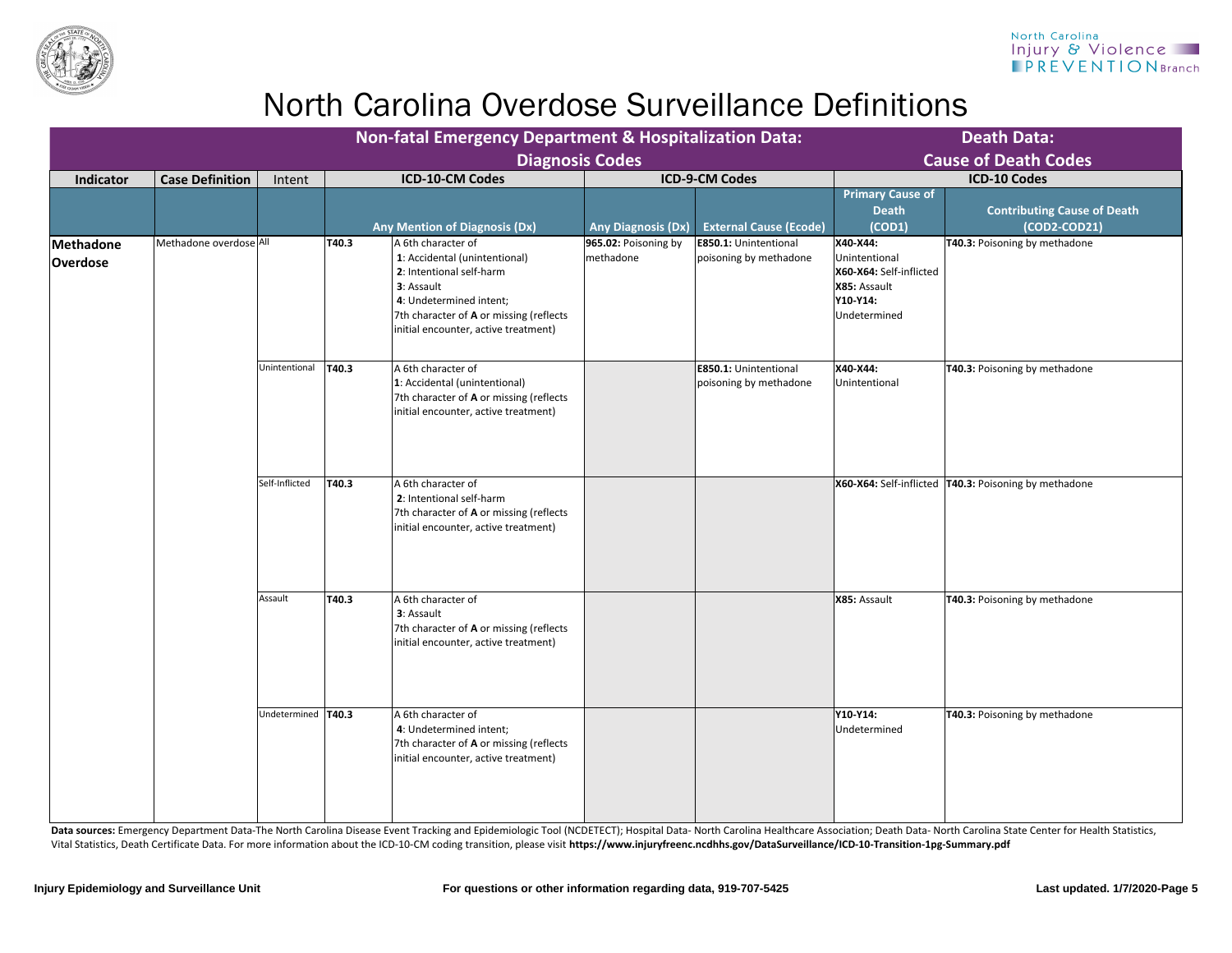

| <b>Diagnosis Codes</b>            | / Department & Hospitalization Data: |                               | <b>Death Data:</b><br><b>Cause of Death Codes</b>                                                |                                                                                     |  |  |  |
|-----------------------------------|--------------------------------------|-------------------------------|--------------------------------------------------------------------------------------------------|-------------------------------------------------------------------------------------|--|--|--|
|                                   |                                      | <b>ICD-9-CM Codes</b>         |                                                                                                  | <b>ICD-10 Codes</b>                                                                 |  |  |  |
| (Dx)                              | <b>Any Diagnosis (Dx)</b>            | <b>External Cause (Ecode)</b> | <b>Primary Cause of</b><br><b>Death</b><br>(COD1)                                                | <b>Contributing Cause of Death</b><br>(COD2-COD21)                                  |  |  |  |
| າal)<br>ing (reflects<br>eatment) |                                      |                               | X40-X44:<br>Unintentional<br>X60-X64: Self-inflicted<br>X85: Assault<br>Y10-Y14:<br>Undetermined | T40.4: Poisoning by other synthetic narcotics                                       |  |  |  |
| al)<br>ing (reflects<br>eatment)  |                                      |                               | X40-X44:<br>Unintentional                                                                        | T40.4: Poisoning by other synthetic narcotics                                       |  |  |  |
| ing (reflects<br>eatment)         |                                      |                               |                                                                                                  | <b>X60-X64:</b> Self-inflicted <b>T40.4:</b> Poisoning by other synthetic narcotics |  |  |  |
| ing (reflects<br>eatment)         |                                      |                               | X85: Assault                                                                                     | T40.4: Poisoning by other synthetic narcotics                                       |  |  |  |
| ing (reflects<br>eatment)         |                                      |                               | Y10-Y14:<br>Undetermined                                                                         | T40.4: Poisoning by other synthetic narcotics                                       |  |  |  |

Data sources: Emergency Department Data-The North Carolina Disease Event Tracking and Epidemiologic Tool (NCDETECT); Hospital Data- North Carolina Healthcare Association; Death Data- North Carolina State Center for Health Vital Statistics, Death Certificate Data. For more information about the ICD-10-CM coding transition, please visit **https://www.injuryfreenc.ncdhhs.gov/DataSurveillance/ICD-10-Transition-1pg-Summary.pdf**

|                                                              |                                                                                                                                                                                 | <b>Death Data:</b><br><b>Cause of Death Codes</b> |       |                                                                                                                                                                                                             |                           |                               |                                                                                                  |                                                                         |
|--------------------------------------------------------------|---------------------------------------------------------------------------------------------------------------------------------------------------------------------------------|---------------------------------------------------|-------|-------------------------------------------------------------------------------------------------------------------------------------------------------------------------------------------------------------|---------------------------|-------------------------------|--------------------------------------------------------------------------------------------------|-------------------------------------------------------------------------|
| <b>Indicator</b>                                             | <b>Case Definition</b>                                                                                                                                                          | Intent                                            |       | <b>Diagnosis Codes</b><br><b>ICD-10-CM Codes</b>                                                                                                                                                            |                           | <b>ICD-9-CM Codes</b>         |                                                                                                  | <b>ICD-10 Codes</b>                                                     |
|                                                              |                                                                                                                                                                                 |                                                   |       | <b>Any Mention of Diagnosis (Dx)</b>                                                                                                                                                                        | <b>Any Diagnosis (Dx)</b> | <b>External Cause (Ecode)</b> | <b>Primary Cause of</b><br><b>Death</b><br>(COD1)                                                | <b>Contributing Cause of Death</b><br>(COD2-COD21)                      |
| <b>Other Synthetic</b><br><b>Narcotic</b><br><b>Overdose</b> | Other synthetic<br>narcotic overdose;<br>most cases due to<br>illicitly manufactored  <br>fentanyl and fentanyl<br>analogues, this<br>category may also<br>include prescription | All                                               | T40.4 | A 6th character of<br>1: Accidental (unintentional)<br>2: Intentional self-harm<br>3: Assault<br>4: Undetermined intent;<br>7th character of A or missing (reflects<br>initial encounter, active treatment) |                           |                               | X40-X44:<br>Unintentional<br>X60-X64: Self-inflicted<br>X85: Assault<br>Y10-Y14:<br>Undetermined | T40.4: Poisoning by other synthetic narcotics                           |
|                                                              | fentanyl and other<br>synthetic narctotics<br>like Tramadol                                                                                                                     | Unintentional                                     | T40.5 | A 6th character of<br>1: Accidental (unintentional)<br>7th character of A or missing (reflects<br>initial encounter, active treatment)                                                                      |                           |                               | X40-X44:<br>Unintentional                                                                        | <b>T40.4:</b> Poisoning by other synthetic narcotics                    |
|                                                              |                                                                                                                                                                                 | Self-Inflicted                                    | T40.6 | A 6th character of<br>2: Intentional self-harm<br>7th character of A or missing (reflects<br>initial encounter, active treatment)                                                                           |                           |                               |                                                                                                  | X60-X64: Self-inflicted   T40.4: Poisoning by other synthetic narcotics |
|                                                              |                                                                                                                                                                                 | Assault                                           | T40.7 | A 6th character of<br>3: Assault<br>7th character of A or missing (reflects<br>initial encounter, active treatment)                                                                                         |                           |                               | X85: Assault                                                                                     | <b>T40.4:</b> Poisoning by other synthetic narcotics                    |
|                                                              |                                                                                                                                                                                 | Undetermined   T40.8                              |       | A 6th character of<br>4: Undetermined intent;<br>7th character of A or missing (reflects<br>initial encounter, active treatment)                                                                            |                           |                               | <b>Y10-Y14:</b><br>Undetermined                                                                  | <b>T40.4:</b> Poisoning by other synthetic narcotics                    |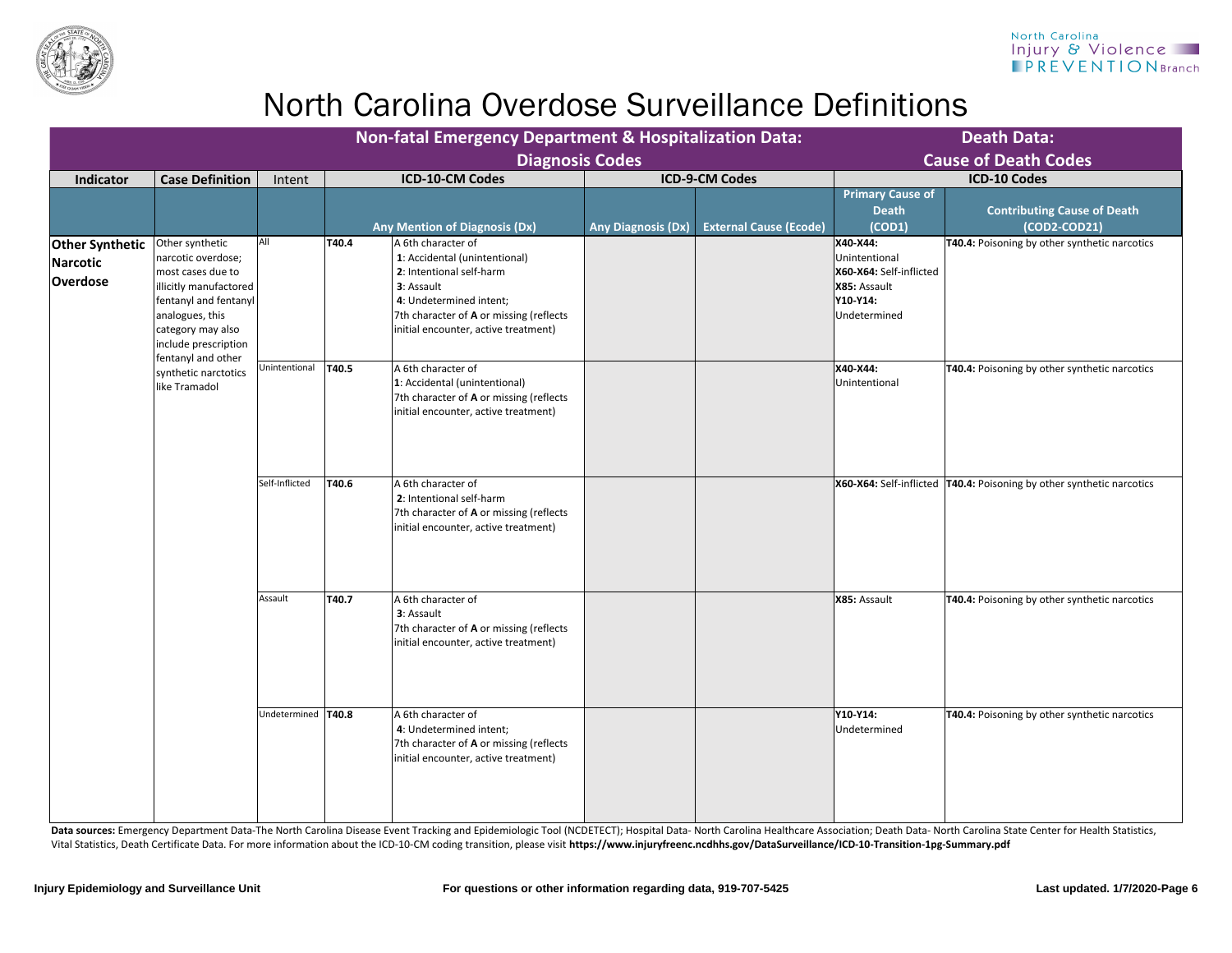

Data sources: Emergency Department Data-The North Carolina Disease Event Tracking and Epidemiologic Tool (NCDETECT); Hospital Data- North Carolina Healthcare Association; Death Data- North Carolina State Center for Health Vital Statistics, Death Certificate Data. For more information about the ICD-10-CM coding transition, please visit **https://www.injuryfreenc.ncdhhs.gov/DataSurveillance/ICD-10-Transition-1pg-Summary.pdf**

| <b>Non-fatal Emergency Department &amp; Hospitalization Data:</b><br><b>Diagnosis Codes</b> |                        |                      |               |                                                                                                                                                                                                             |                                  |                                                     |                                                                                                         | <b>Death Data:</b><br><b>Cause of Death Codes</b>    |
|---------------------------------------------------------------------------------------------|------------------------|----------------------|---------------|-------------------------------------------------------------------------------------------------------------------------------------------------------------------------------------------------------------|----------------------------------|-----------------------------------------------------|---------------------------------------------------------------------------------------------------------|------------------------------------------------------|
| Indicator                                                                                   | <b>Case Definition</b> | Intent               |               | <b>ICD-10-CM Codes</b>                                                                                                                                                                                      |                                  | <b>ICD-9-CM Codes</b>                               |                                                                                                         | <b>ICD-10 Codes</b>                                  |
|                                                                                             |                        |                      |               | <b>Any Mention of Diagnosis (Dx)</b>                                                                                                                                                                        | <b>Any Diagnosis (Dx)</b>        | <b>External Cause (Ecode)</b>                       | <b>Primary Cause of</b><br><b>Death</b><br>(COD1)                                                       | <b>Contributing Cause of Death</b><br>(COD2-COD21)   |
| <b>Heroin</b><br><b>Overdose</b>                                                            | Heroin overdose        | All                  | T40.1         | A 6th character of<br>1: Accidental (unintentional)<br>2: Intentional self-harm<br>3: Assault<br>4: Undetermined intent;<br>7th character of A or missing (reflects<br>initial encounter, active treatment) | $965.01:$ Poisoning by<br>heroin | <b>E850.0: Unintentional</b><br>poisoning by heroin | X40-X44:<br>Unintentional<br>X60-X64: Self-inflicted<br>X85: Assault<br><b>Y10-Y14:</b><br>Undetermined | T40.1: Poisoning by heroin                           |
|                                                                                             |                        | Unintentional        | T40.1         | A 6th character of<br>1: Accidental (unintentional)<br>7th character of A or missing (reflects<br>initial encounter, active treatment)                                                                      |                                  | <b>E850.0: Unintentional</b><br>poisoning by heroin | X40-X44:<br>Unintentional                                                                               | T40.1: Poisoning by heroin                           |
|                                                                                             |                        | Self-Inflicted       | T40.1         | A 6th character of<br>2: Intentional self-harm<br>7th character of A or missing (reflects<br>initial encounter, active treatment)                                                                           |                                  |                                                     |                                                                                                         | X60-X64: Self-inflicted   T40.1: Poisoning by heroin |
|                                                                                             |                        | Assault              | $\vert$ T40.1 | A 6th character of<br>3: Assault<br>7th character of A or missing (reflects<br>initial encounter, active treatment)                                                                                         |                                  |                                                     | X85: Assault                                                                                            | T40.1: Poisoning by heroin                           |
|                                                                                             |                        | Undetermined   T40.1 |               | A 6th character of<br>4: Undetermined intent;<br>7th character of A or missing (reflects<br>initial encounter, active treatment)                                                                            |                                  |                                                     | Y10-Y14:<br>Undetermined                                                                                | T40.1: Poisoning by heroin                           |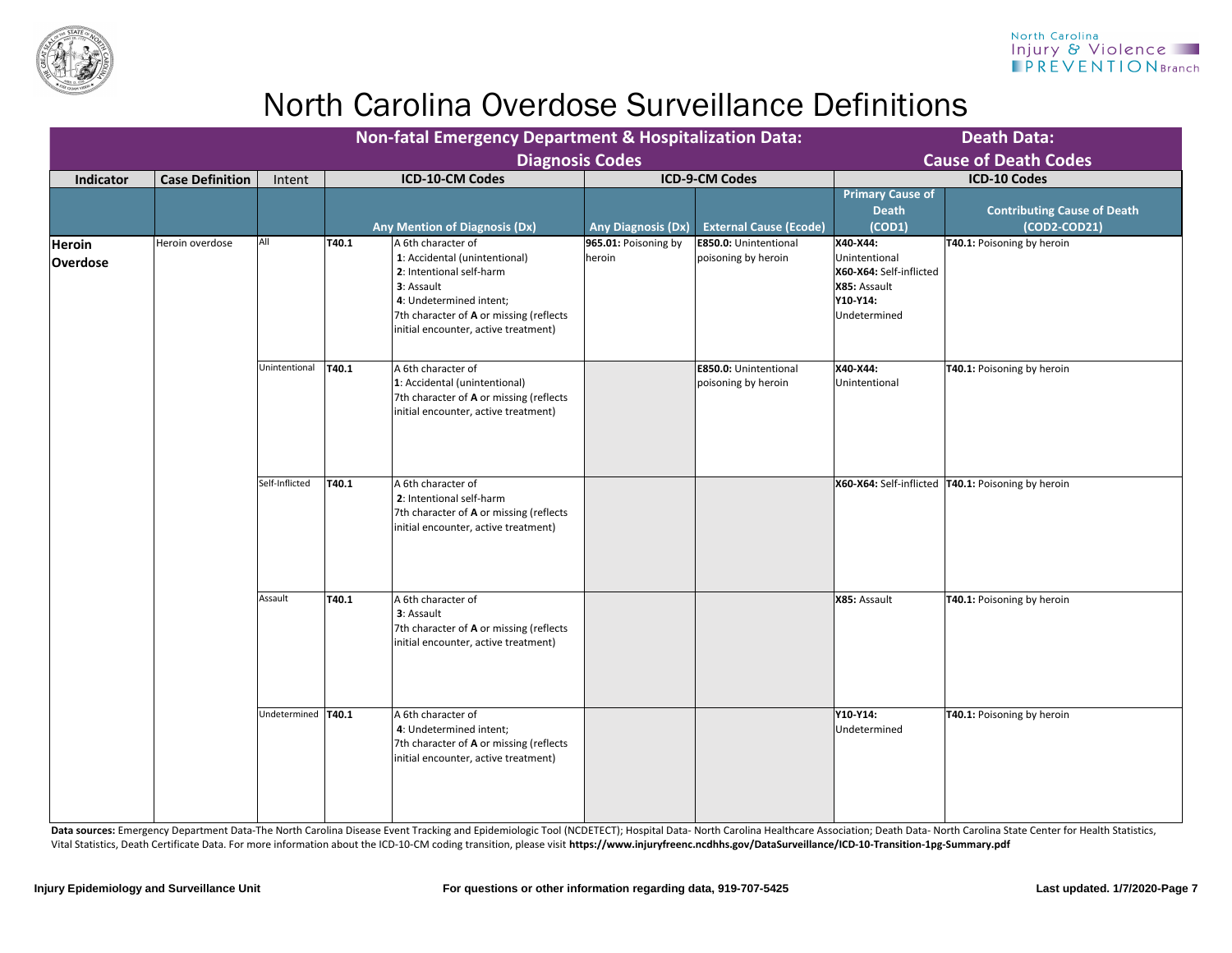

Data sources: Emergency Department Data-The North Carolina Disease Event Tracking and Epidemiologic Tool (NCDETECT); Hospital Data- North Carolina Healthcare Association; Death Data- North Carolina State Center for Health Vital Statistics, Death Certificate Data. For more information about the ICD-10-CM coding transition, please visit **https://www.injuryfreenc.ncdhhs.gov/DataSurveillance/ICD-10-Transition-1pg-Summary.pdf**

|                                   |                        |                     |       | <b>Non-fatal Emergency Department &amp; Hospitalization Data:</b>                                                                                                                                           |                                                                                                                                |                                     |                                                   | <b>Death Data:</b>                                    |
|-----------------------------------|------------------------|---------------------|-------|-------------------------------------------------------------------------------------------------------------------------------------------------------------------------------------------------------------|--------------------------------------------------------------------------------------------------------------------------------|-------------------------------------|---------------------------------------------------|-------------------------------------------------------|
|                                   |                        |                     |       | <b>Diagnosis Codes</b>                                                                                                                                                                                      |                                                                                                                                |                                     |                                                   | <b>Cause of Death Codes</b>                           |
| <b>Indicator</b>                  | <b>Case Definition</b> | Intent              |       | <b>ICD-10-CM Codes</b>                                                                                                                                                                                      |                                                                                                                                | <b>ICD-9-CM Codes</b>               |                                                   | <b>ICD-10 Codes</b>                                   |
|                                   |                        |                     |       | <b>Any Mention of Diagnosis (Dx)</b>                                                                                                                                                                        | <b>Any Diagnosis (Dx)</b>                                                                                                      | <b>External Cause (Ecode)</b>       | <b>Primary Cause of</b><br><b>Death</b><br>(COD1) | <b>Contributing Cause of Death</b><br>(COD2-COD21)    |
| <b>Cocaine</b><br><b>Overdose</b> | Cocaine overdose       | All                 | T40.5 | A 6th character of<br>1: Accidental (unintentional)<br>2: Intentional self-harm<br>3: Assault<br>4: Undetermined intent;<br>7th character of A or missing (reflects<br>initial encounter, active treatment) | Unintentional<br>X85: Assault<br>Y10-Y14:<br>Undetermined<br>$\vert$ ICD-9-CM Codes for Cocaine currently under review $\vert$ | X40-X44:<br>X60-X64: Self-inflicted | <b>T40.5: Poisoning by cocaine</b>                |                                                       |
|                                   |                        | Unintentional       | T40.5 | A 6th character of<br>1: Accidental (unintentional)<br>7th character of A or missing (reflects<br>initial encounter, active treatment)                                                                      |                                                                                                                                |                                     | X40-X44:<br>Unintentional                         | <b>T40.5: Poisoning by cocaine</b>                    |
|                                   |                        | Self-Inflicted      | T40.5 | A 6th character of<br>2: Intentional self-harm<br>7th character of A or missing (reflects<br>initial encounter, active treatment)                                                                           |                                                                                                                                |                                     |                                                   | X60-X64: Self-inflicted   T40.5: Poisoning by cocaine |
|                                   |                        | Assault             | T40.5 | A 6th character of<br>3: Assault<br>7th character of A or missing (reflects<br>initial encounter, active treatment)                                                                                         |                                                                                                                                |                                     | X85: Assault                                      | <b>T40.5: Poisoning by cocaine</b>                    |
|                                   |                        | Undetermined  T40.5 |       | A 6th character of<br>4: Undetermined intent;<br>7th character of A or missing (reflects<br>initial encounter, active treatment)                                                                            |                                                                                                                                |                                     | Y10-Y14:<br>Undetermined                          | <b>T40.5: Poisoning by cocaine</b>                    |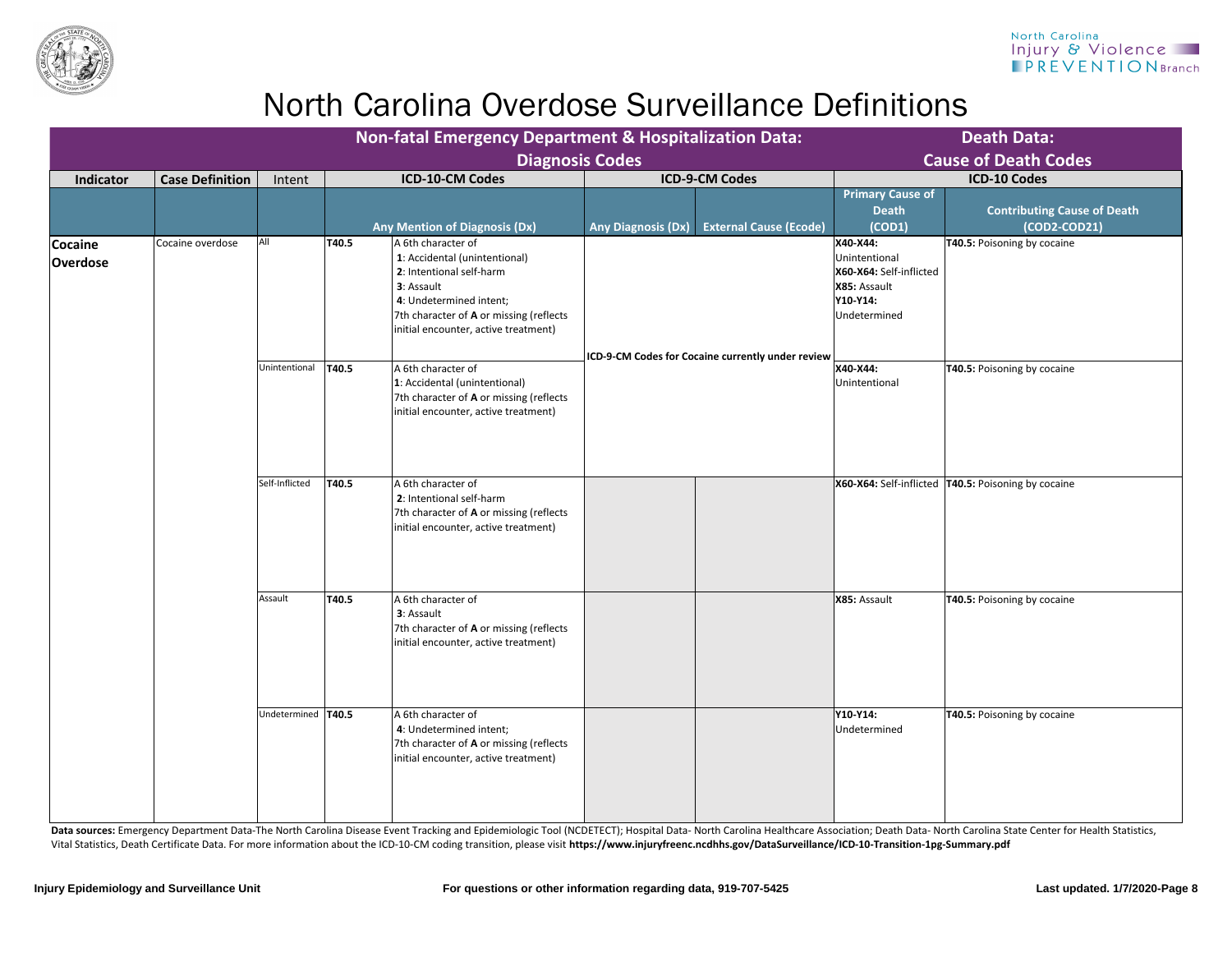

| <b>Diagnosis Code</b> |  |
|-----------------------|--|
|                       |  |

Data sources: Emergency Department Data-The North Carolina Disease Event Tracking and Epidemiologic Tool (NCDETECT); Hospital Data- North Carolina Healthcare Association; Death Data- North Carolina State Center for Health Vital Statistics, Death Certificate Data. For more information about the ICD-10-CM coding transition, please visit **https://www.injuryfreenc.ncdhhs.gov/DataSurveillance/ICD-10-Transition-1pg-Summary.pdf**

|                                                |                                                                                                                                                                       |                      | <b>Non-fatal Emergency Department &amp; Hospitalization Data:</b><br><b>Diagnosis Codes</b> |                                                                                                                                                                                                             |                                         |                                                                  | <b>Death Data:</b><br><b>Cause of Death Codes</b>                                                |                                                                                        |  |
|------------------------------------------------|-----------------------------------------------------------------------------------------------------------------------------------------------------------------------|----------------------|---------------------------------------------------------------------------------------------|-------------------------------------------------------------------------------------------------------------------------------------------------------------------------------------------------------------|-----------------------------------------|------------------------------------------------------------------|--------------------------------------------------------------------------------------------------|----------------------------------------------------------------------------------------|--|
| <b>Case Definition</b><br><b>Indicator</b>     |                                                                                                                                                                       | Intent               |                                                                                             | <b>ICD-10-CM Codes</b>                                                                                                                                                                                      |                                         | <b>ICD-9-CM Codes</b>                                            |                                                                                                  | <b>ICD-10 Codes</b>                                                                    |  |
|                                                |                                                                                                                                                                       |                      |                                                                                             | <b>Any Mention of Diagnosis (Dx)</b>                                                                                                                                                                        | <b>Any Diagnosis (Dx)</b>               | <b>External Cause (Ecode)</b>                                    | <b>Primary Cause of</b><br><b>Death</b><br>(COD1)                                                | <b>Contributing Cause of Death</b><br>(COD2-COD21)                                     |  |
| Psychostimulant Overdose by<br><b>Overdose</b> | psychostimulants<br>with abuse potential;<br>includes<br>pyschostimulants like<br>methamphetamine,<br>amphetamines<br>(Adderall, Ritalin, and<br>others), and ecstasy | All                  | T43.6                                                                                       | A 6th character of<br>1: Accidental (unintentional)<br>2: Intentional self-harm<br>3: Assault<br>4: Undetermined intent;<br>7th character of A or missing (reflects<br>initial encounter, active treatment) | 969.7: Poisoning by<br>psychostimulants | <b>E854.2: Unintentional</b><br>poisoning by<br>psychostimulants | X40-X44:<br>Unintentional<br>X60-X64: Self-inflicted<br>X85: Assault<br>Y10-Y14:<br>Undetermined | T43.6: Poisoning by psychostimulants with abuse<br>potential                           |  |
|                                                |                                                                                                                                                                       | Unintentional        | T43.6                                                                                       | A 6th character of<br>1: Accidental (unintentional)<br>7th character of A or missing (reflects<br>initial encounter, active treatment)                                                                      |                                         | <b>E854.2: Unintentional</b><br>poisoning by<br>psychostimulants | X40-X44:<br>Unintentional                                                                        | T43.6: Poisoning by psychostimulants with abuse<br>potential                           |  |
|                                                |                                                                                                                                                                       | Self-Inflicted       | T43.6                                                                                       | A 6th character of<br>2: Intentional self-harm<br>7th character of A or missing (reflects<br>initial encounter, active treatment)                                                                           |                                         |                                                                  |                                                                                                  | X60-X64: Self-inflicted   T43.6: Poisoning by psychostimulants with abuse<br>potential |  |
|                                                |                                                                                                                                                                       | Assault              | T43.6                                                                                       | A 6th character of<br>3: Assault<br>7th character of A or missing (reflects<br>initial encounter, active treatment)                                                                                         |                                         |                                                                  | X85: Assault                                                                                     | T43.6: Poisoning by psychostimulants with abuse<br>potential                           |  |
|                                                |                                                                                                                                                                       | Undetermined   T43.6 |                                                                                             | A 6th character of<br>4: Undetermined intent;<br>7th character of A or missing (reflects<br>initial encounter, active treatment)                                                                            |                                         |                                                                  | Y10-Y14:<br>Undetermined                                                                         | T43.6: Poisoning by psychostimulants with abuse<br>potential                           |  |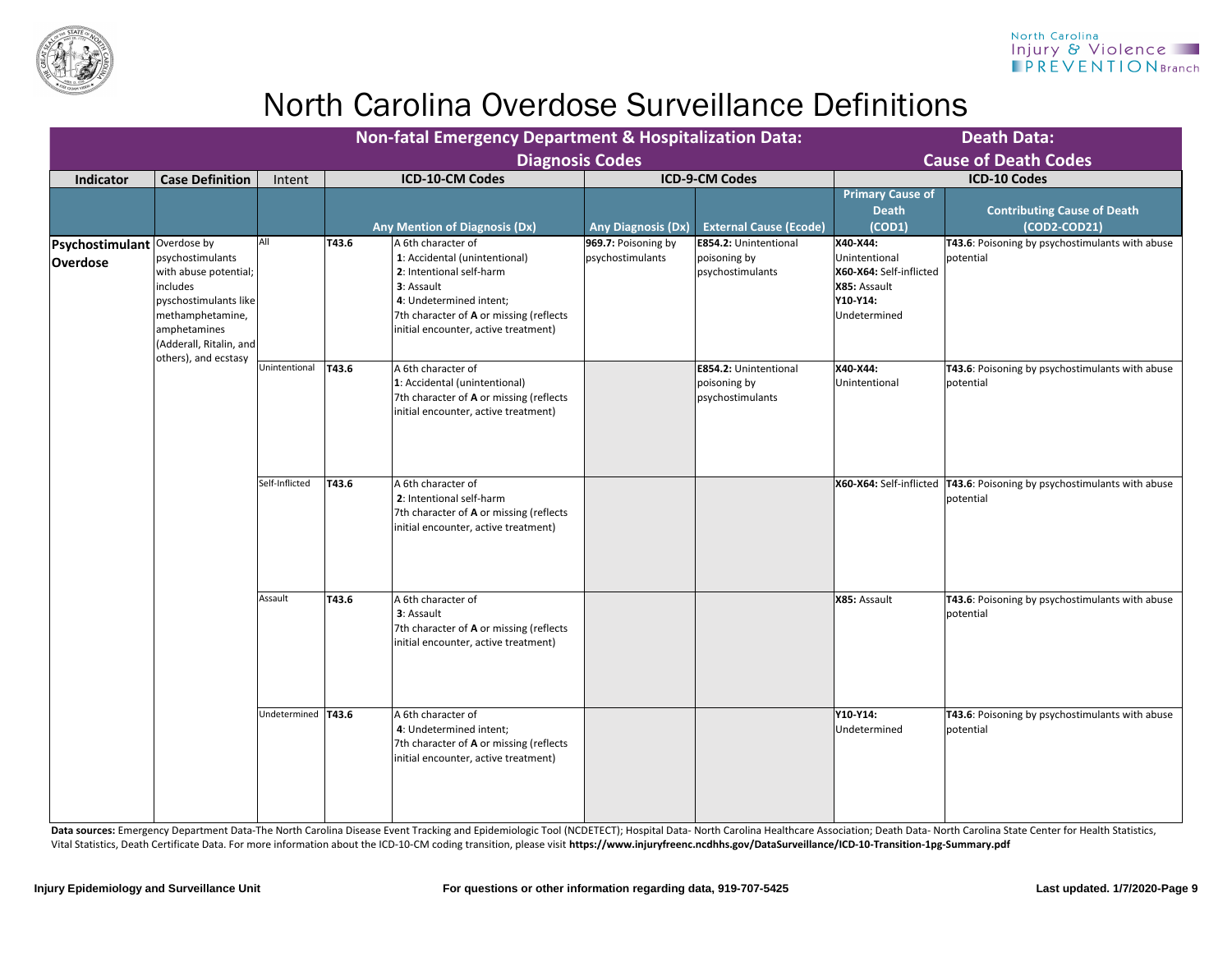

Data sources: Emergency Department Data-The North Carolina Disease Event Tracking and Epidemiologic Tool (NCDETECT); Hospital Data- North Carolina Healthcare Association; Death Data- North Carolina State Center for Health Vital Statistics, Death Certificate Data. For more information about the ICD-10-CM coding transition, please visit **https://www.injuryfreenc.ncdhhs.gov/DataSurveillance/ICD-10-Transition-1pg-Summary.pdf**

| <b>Non-fatal Emergency Department &amp; Hospitalization Data:</b> |                                                                           |                     |                        |                                                                                                                                                                                                             |                                                              | <b>Death Data:</b>                                                                               |                                                                                 |                                                               |  |
|-------------------------------------------------------------------|---------------------------------------------------------------------------|---------------------|------------------------|-------------------------------------------------------------------------------------------------------------------------------------------------------------------------------------------------------------|--------------------------------------------------------------|--------------------------------------------------------------------------------------------------|---------------------------------------------------------------------------------|---------------------------------------------------------------|--|
|                                                                   | <b>Diagnosis Codes</b>                                                    |                     |                        |                                                                                                                                                                                                             |                                                              |                                                                                                  | <b>Cause of Death Codes</b>                                                     |                                                               |  |
| <b>Case Definition</b><br><b>Indicator</b><br>Intent              |                                                                           |                     | <b>ICD-10-CM Codes</b> | <b>ICD-9-CM Codes</b>                                                                                                                                                                                       |                                                              | <b>ICD-10 Codes</b>                                                                              |                                                                                 |                                                               |  |
|                                                                   |                                                                           |                     |                        | <b>Any Mention of Diagnosis (Dx)</b>                                                                                                                                                                        | <b>Any Diagnosis (Dx)</b>                                    | <b>External Cause (Ecode)</b>                                                                    | <b>Primary Cause of</b><br><b>Death</b><br>(COD1)                               | <b>Contributing Cause of Death</b><br>$(COD2-COD21)$          |  |
| Benzodiazepine<br><b>Overdose</b>                                 | Benzodiazepine<br>overdose; familiar<br>names include<br>Valium and Xanax | All                 | T42.4                  | A 6th character of<br>1: Accidental (unintentional)<br>2: Intentional self-harm<br>3: Assault<br>4: Undetermined intent;<br>7th character of A or missing (reflects<br>initial encounter, active treatment) | 969.4: Poisoning by<br>benzodiazepine-based<br>tranquilizers | E853.2: Unintentional<br>poisoning by benzodiazepine-Unintentional<br>based tranquilizers        | X40-X44:<br>X60-X64: Self-inflicted<br>X85: Assault<br>Y10-Y14:<br>Undetermined | <b>T42.4:</b> Poisoning by benzodiazepines                    |  |
|                                                                   |                                                                           | Unintentional       | T42.4                  | A 6th character of<br>1: Accidental (unintentional)<br>7th character of A or missing (reflects<br>initial encounter, active treatment)                                                                      |                                                              | <b>E853.2: Unintentional</b><br>poisoning by benzodiazepine-Unintentional<br>based tranquilizers | X40-X44:                                                                        | <b>T42.4: Poisoning by benzodiazepines</b>                    |  |
|                                                                   |                                                                           | Self-Inflicted      | T42.4                  | A 6th character of<br>2: Intentional self-harm<br>7th character of A or missing (reflects<br>initial encounter, active treatment)                                                                           |                                                              |                                                                                                  |                                                                                 | X60-X64: Self-inflicted   T42.4: Poisoning by benzodiazepines |  |
|                                                                   |                                                                           | Assault             | T42.4                  | A 6th character of<br>3: Assault<br>7th character of A or missing (reflects<br>initial encounter, active treatment)                                                                                         |                                                              |                                                                                                  | X85: Assault                                                                    | <b>T42.4: Poisoning by benzodiazepines</b>                    |  |
|                                                                   |                                                                           | Undetermined  T42.4 |                        | A 6th character of<br>4: Undetermined intent;<br>7th character of A or missing (reflects<br>initial encounter, active treatment)                                                                            |                                                              |                                                                                                  | Y10-Y14:<br>Undetermined                                                        | <b>T42.4: Poisoning by benzodiazepines</b>                    |  |